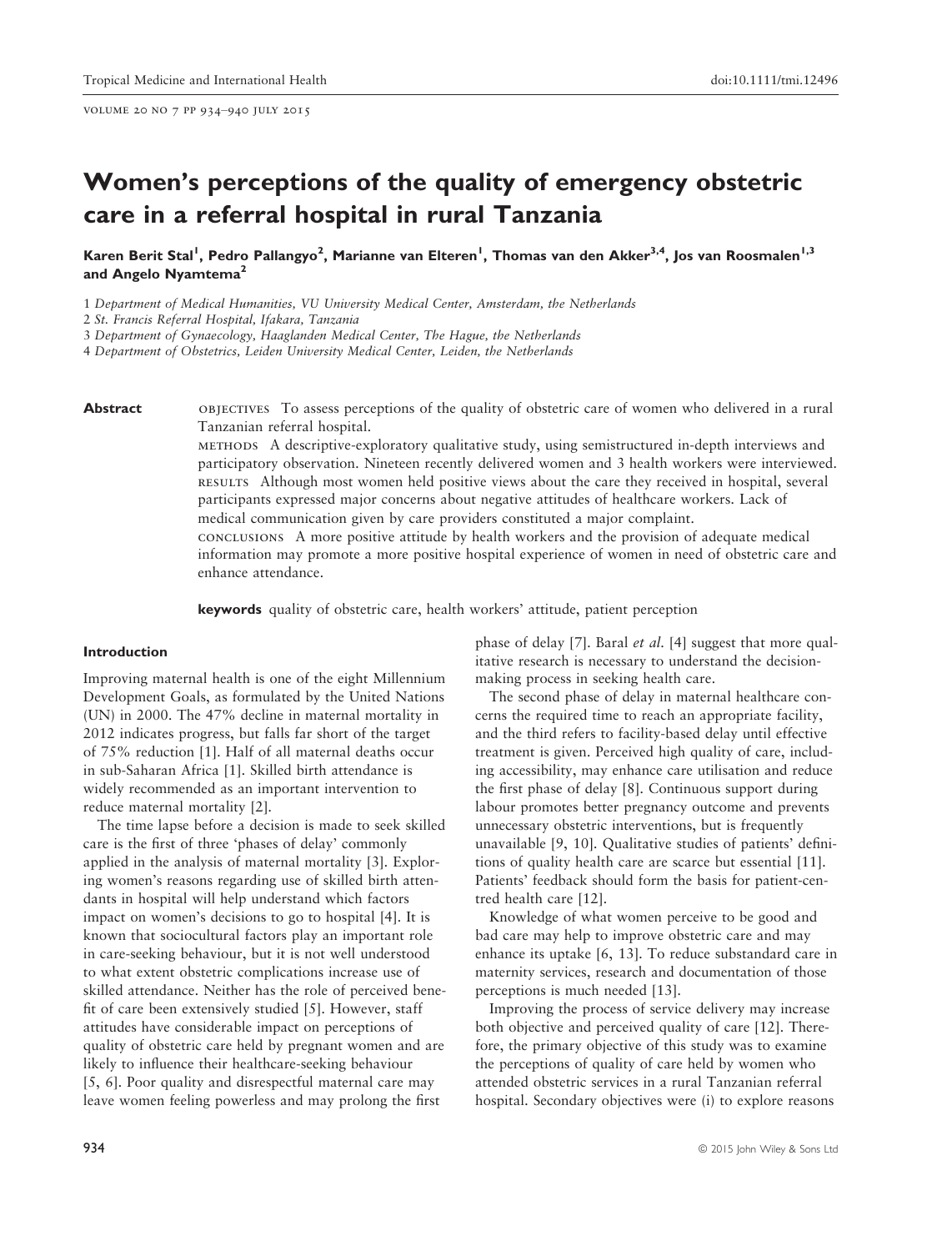for women to come to hospital for delivery, (ii) assess their experiences during admission and delivery including perceptions of staff attitudes and (iii) to have women formulate suggestions for improvement.

## Methods

#### Study design, setting and population

This qualitative study was conducted between September 2011 and March 2012 at Saint Francis Referral Hospital (SFRH) in Ifakara, Kilombero District, in Southeast Tanzania. The hospital offers comprehensive emergency obstetric care (CEmOC). In 2011, more than 5500 deliveries took place at the hospital, which has 371 beds and serves a population of 600 000 [14]. The study is part of a maternal and perinatal mortality and morbidity audit project in SFRH that aims to improve the obstetric outcomes in the region.

The study population was comprised of women who had delivered at SFRH and sustained severe pregnancyrelated obstetric complications. By assessing their experiences, these women may be of great value in improving obstetric care [6]. As our focus was on hospital care, we chose to concentrate on women with complications, as they had spent more time at the hospital, and had seen a wider range of the care provided. These were women admitted into the maternity ward and recovered from one of the following complications: eclampsia, obstructed labour, post-partum haemorrhage or puerperal sepsis. By including women with a range of conditions, we believed that we would reach a diverse study population. In the morning meetings of the obstetric department, emergency cases were discussed and women suitable for an interview were chosen by convenience sampling in cooperation with the responsible clinician. If a woman was not found not to be able to participate due to poor physical or mental status, the interview was cancelled.

#### Data collection and analysis

Three qualitative methods were used for triangulation purposes: (i) participatory observation of obstetric care, (ii) 19 in-depth, semistructured interviews with women who sustained severe maternal morbidities and (iii) 3 interviews with healthcare workers from the obstetric department.

Fieldwork started with participatory observation by the principal researcher (KS) in her role of a medical student at the department of obstetrics and gynaecology at SFRH. The staff of SRFH is well acquainted with the concept of medical students doing clinical rotations.

Observation of care was carried out during regular working hours, weekend and night shifts. KS attended morning meetings, ward rounds and observed maternity care in delivery rooms and theatres. Attention was paid to daily work routine, staff workload, communication with and behaviour towards patients and perceived care improvements during the study period.

In-depth interviews were performed within 5 days after birth so as to prevent recall bias. Personal and confidential interviews allowed women to talk about sensitive topics concerning labour. A pilot interview was first conducted, using a topic list, which was based on subjects found in the literature. During the study, a semistructured questionnaire was developed from the topic list. Themes were (i) reasons for coming to hospital, (ii) experiences during admission and delivery and (iii) participants' ideas for service improvement. This questionnaire was edited in subsequent interviews to include new topics. A flexible and adaptive approach to the design of the questionnaire was taken so as to include the most relevant issues for the women.

Interviews were carried out by KS and PP, a medical doctor not employed in the obstetric department. He translated Kiswahili into English and vice versa. This same researcher interpreted during the entire study, to ensure continuity in translation. We applied the criterion of saturation, and continued data collection until no new properties emerged from continued coding and comparison [15]. After 17 interviews, saturation was reached. Another two women were included to ensure completeness.

Towards the end of the study, a senior assistant medical officer (AMO), a midwife and a theatre assistant were interviewed about the topics brought up by women to verify and achieve a complete approach for triangulation. Health workers were selected on the basis of relevant experience, aiming for those with several years of experience in gynaecology and obstetrics at this hospital. We started with an interview with the midwife treating the first included patients and snowballed from there.

Interviews were voice recorded, and all data were transcribed, using Express Scribe transcription software. Coding and analysis were performed following a grounded theory approach [16] and using the qualitative data analysis program Atlas.ti. We had made use of open coding due to the limited available literature of relevance. Codes and subcodes were formulated for all topics and organised in groups. Analysis was started at the beginning of the study to identify issues for further exploration. Quotes that substantiated study findings were extracted from (translated) answers.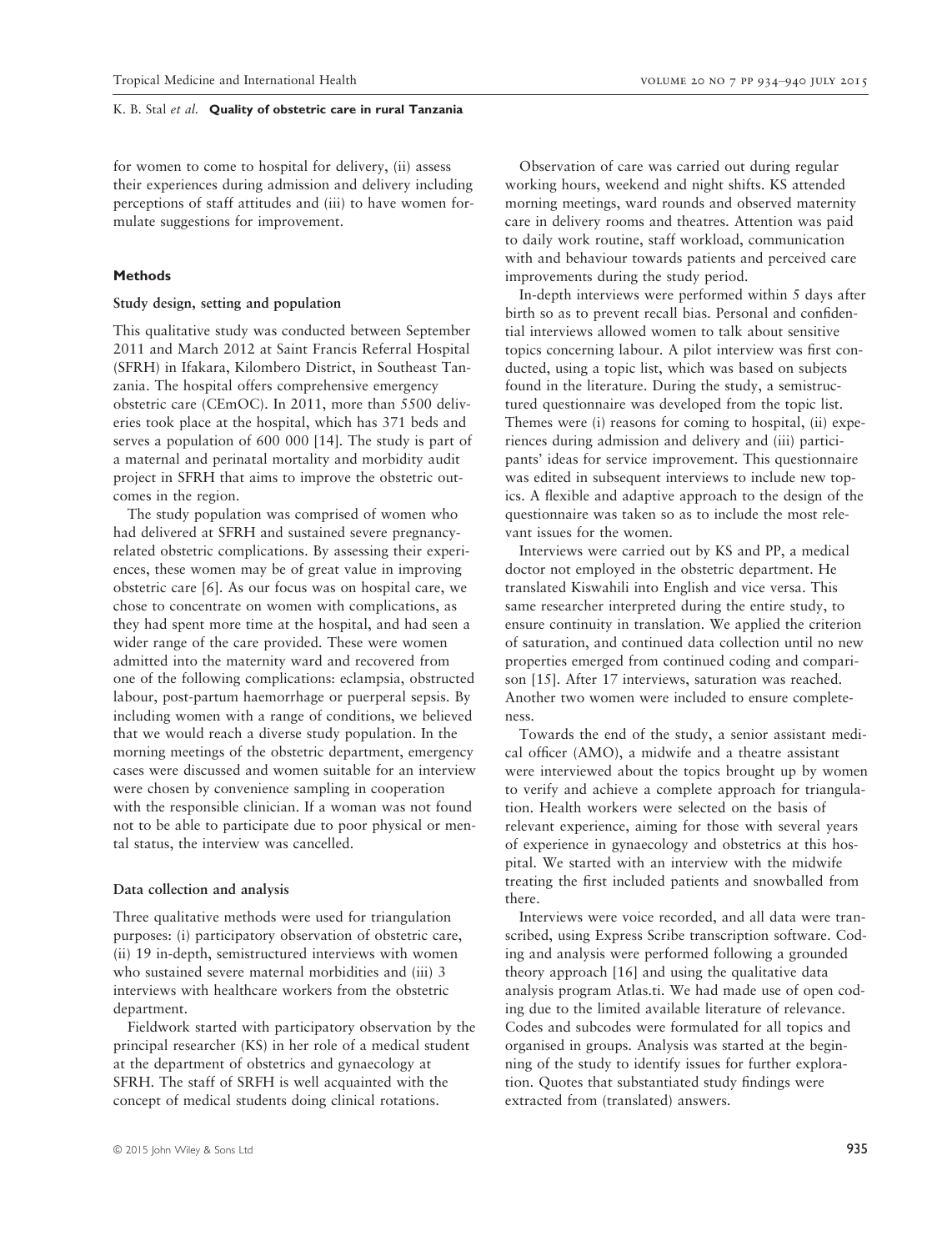## Ethical considerations

Interviewees were informed about study goals and objectives and were asked for permission to tape-record. All 19 women and 3 health workers approved. It was guaranteed that information would be treated confidentially, anonymised before publication, and that quotes could not be traced back to individuals. This study was part of a larger study about perinatal and maternal morbidity and mortality, which included ethical approval [17].

## **Results**

Age of the women varied between 18 and 37 years. Six had attended the minimum number of 4 required antenatal visits (Table 1). Sixteen women had given birth by emergency caesarean section. During 6 weeks of observation, we saw that, in general, patients did not ask questions and behaved in a humble manner. The midwives' behaviour varied from dedicated to impatient.

Midwives on the post-operative ward had more time for patients, which contributed to more positive staff– patient interactions. Women in pain were often ignored. It was observed 4 times that health workers hit patients

|  |  | <b>Table I</b> Characteristics of interviewed women |  |  |  |
|--|--|-----------------------------------------------------|--|--|--|
|--|--|-----------------------------------------------------|--|--|--|

| Characteristic                         | $N(n = 19)$    |  |
|----------------------------------------|----------------|--|
| Marital status                         |                |  |
| Married                                | 16             |  |
| Not married                            | 3              |  |
| Education                              |                |  |
| Less than primary school (unfinished)  | 13             |  |
| Primary school                         | 3              |  |
| Secondary school                       | 3              |  |
| Occupation                             |                |  |
| Farmer                                 | 14             |  |
| Other                                  | 5              |  |
| Parity                                 |                |  |
| $1 - 2$                                | 9              |  |
| $3 - 4$                                | 7              |  |
| $\varsigma$                            | $\overline{2}$ |  |
| Unknown                                | $\mathbf{1}$   |  |
| Antenatal care                         |                |  |
| $1-3$ visits                           | 13             |  |
| $4+$ visits                            | 6              |  |
| Condition newborn at time of interview |                |  |
| Alive                                  | 18             |  |
| Alive, admitted neonatal ward          | 2              |  |
| Died                                   | 1              |  |
| Mode of delivery                       |                |  |
| Caesarean section                      | 16             |  |
| Spontaneous vaginal delivery           | $\overline{2}$ |  |
| Vacuum extraction                      | 1              |  |

to motivate them. In general, staff experienced high workload pressure.

A challenging group of patients that was regularly addressed in morning meetings were women with uterine scars from previous caesarean section with undocumented indications. Doctors described this as an obstacle to deciding about the mode of delivery. The obstetric history of patients should be available in the medical records, but unfortunately care providers did not take trouble to trace old files, which can be attributed to disorganisation in the records department, failure to acknowledge its importance and workload pressure.

Staff members tried to avoid informing mothers in case a child with a deteriorating clinical condition had to be admitted to the neonatal care unit. In one case, it was observed that a baby died within half an hour after delivery, and the mother was not informed until 5 hours later.

#### Reasons for seeking care at the hospital

The majority of women (15) delivered at the facility, because their local health centres referred them before labour started. Reasons were high-risk pregnancies including 'previous caesarean section', 'young primi- and grand multiparity' (over four deliveries), breech position, 'previous foetal wastage' and abnormalities detected during antenatal clinics. A general opinion among the interviewed women was that hospitals are more successful in dealing with complications than health centres or traditional birth attendants (TBAs). It was a common perception that women without problems can deliver in the local health centre (9 patients): 'Giving birth is a normal thing (...) if you have no problems, why should you go to the hospital?'

Twelve women never went to a TBA. The most common reason was lack of trust in their ability to handle complications correctly. For instance, one respondent who had her 4 caesarean section said 'I deliver through operations, what would they [TBAs] do?' During the start of her first labour, she attended a local health clinic and was referred to SFRH. The indication for her first caesarean section was reported to be cephalopelvic disproportion.

#### Staff–patient interactions

Almost all women (17) expressed themselves mainly positive about the staff members. Midwives in the labour ward were described as nice, friendly, helpful, trustworthy, charming, cooperative and/ or supportive: 'I think they were really concerned about my life and my baby's life.' Several women mentioned the example of the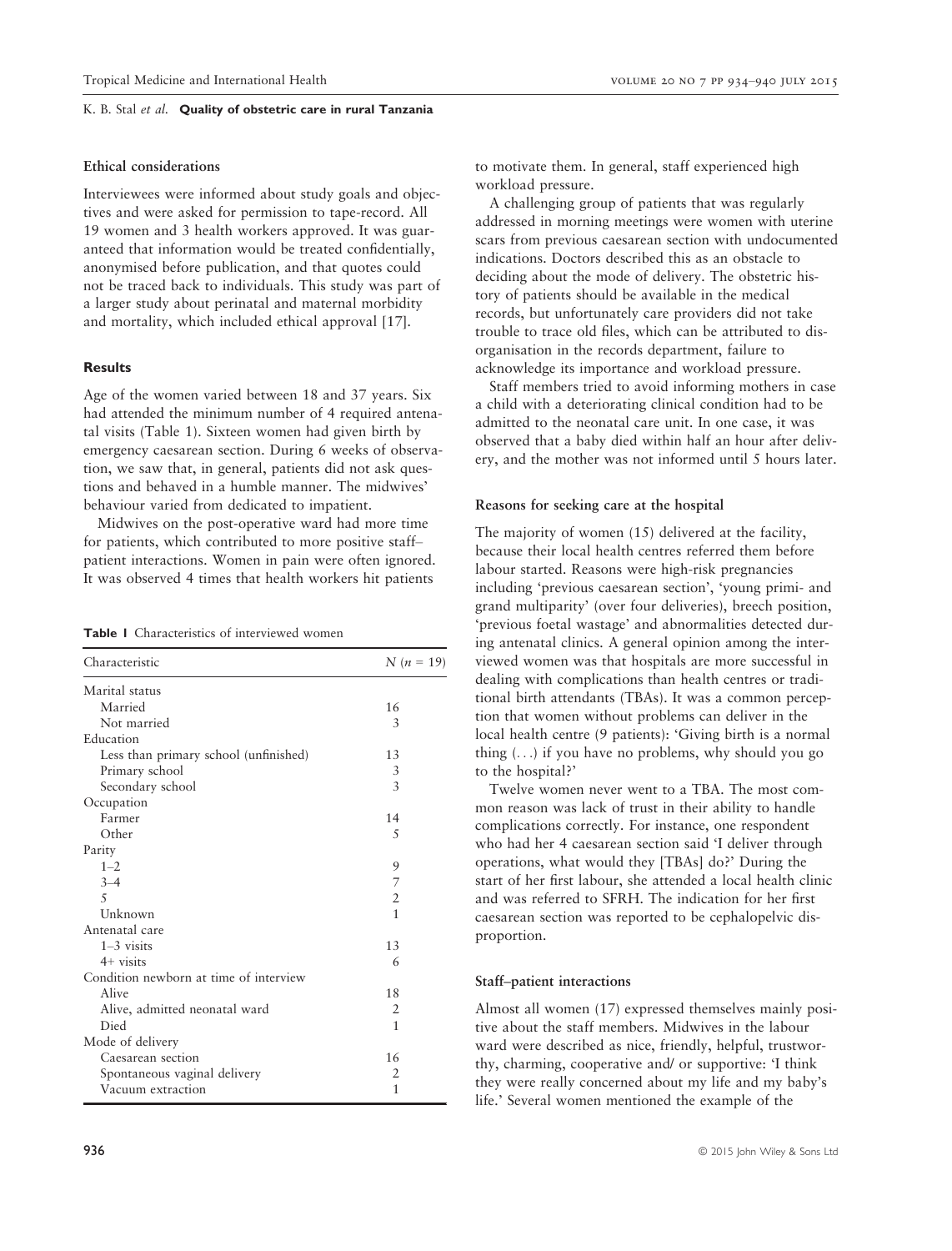anaesthesiologist at the theatre comforting them during operation as a very good experience: 'She was talking to me, telling me that I should not fear,  $(...)$  while she was touching my hair. It gave me courage.' Two women perceived harshness and even being hit by midwives as 'helpful', because they had 'failed' to push the baby. The attitude of the health worker had given them courage to continue. Two women emphasised their preference for the midwives on the post-operative ward over the labour ward midwives: 'These ones when they pass by and they see somebody with pain or if somebody calls for help, they will always come. But the ones at the labour ward (...) don't care.'

Approximately one-third of the interviewees gave examples of negative experiences with staff. Lack of emotional support and rudeness were mentioned several times: 'I was in so much pain, and I'm very sure the midwives understood that, but they didn't seem to care.' Some were told they would be left alone for a while and that they would get attention 'when the baby was coming.' In case of a proper explanation as to why they were left alone, those women were able to accept the situation. One woman reported that she felt terrible after being threatened by the staff; she would be neglected if she would not stop screaming of pain.

Hospital services were appreciated positively: a good bed, medication, operations and a clean and wellequipped labour ward. However, a recurrent problem in all phases of obstetric care seemed to be the lack of communication about medical conditions. Two-thirds of women complained about not being informed about their medical situation. These women expressed themselves more negatively about their admission. One woman had asked the staff several times for her baby, but was told – a day later – that the baby died: 'So the worst thing is not being told about my baby (...) about what happened.' Two other women were upset because they had not been informed on whether or not the requested tubal ligation was performed after caesarean section.

Relatives were not allowed to enter the labour ward, which was accepted by the majority of women with the general idea that the midwives would take care of them and family members would not be any help: 'Whatever is happening in the labour ward is for me, God and the midwives or doctors, my relatives would not add anything.' Two participants thought the absence of family members had a positive effect on their ability to act tough. Two women admitted they would have felt better if their mothers could have been there.

Privacy was not a topic spontaneously brought up by women, but when asked for their opinions, the majority expressed that the curtains between their beds gave them a feeling of privacy. Caesarean sections went well and were a relief for 14 women, but two patients experienced them as an extremely traumatic event due to failing anaesthetics, leading to 'awareness'. 'I felt like they were doing practice on my body and I didn't feel good about that.'

Half of the women expressed no ideas as to how to improve care: 'everything was okay.' However, a quarter of the patients suggested improvements focusing on the behaviour of midwives: '... the midwives in the labour ward need to be nicer,  $(...)$  it's very important for them to be good listeners to the patients.' It was suggested that the hospital management should communicate about the influence of negative attitudes and make clear that midwives should never hit patients.

The other quarter of the women mentioned more practical issues, such as a larger labour ward and more beds. Several women thought that the staffing level was too low, which had consequences for the patients: 'The midwives were more concerned with the ones who were about to deliver, and rarely with the ones who were not yet due.'

#### Health workers' perspective

The midwife confirmed the finding that most pregnant women go to the safer hospital for delivery instead of TBAs these days. This was attributed to increased health education in the community. In general, she thought that most complications arose because women arrived late.

According to the midwife, a good relation between patient and health worker is the most important factor in satisfying a patient. Comforting women is part of the job, agreed the theatre assistant. A woman can have wrong assumptions about the health workers' attitude. Sitting down and doing administrative work, too few staff or the protocol to do vaginal examination only every 4 h can be interpreted by patients as indifference, according to the AMO.

All interviewees disapproved of beating women during labour, but brought forward that this wrong practice does happen sometimes. Reasons for those beatings are uncooperative women who will lose their baby otherwise: 'When the baby is coming floppy or still birth, so the blame will come for the midwives'.

Staff members involved in this study were asked to add important topics they thought were important for obstetric care. The midwife spontaneously mentioned that most women do not know why a previous caesarean section was performed. The AMO suggested that satisfaction and involvement could be increased if communication with the patient, indicating what will happen during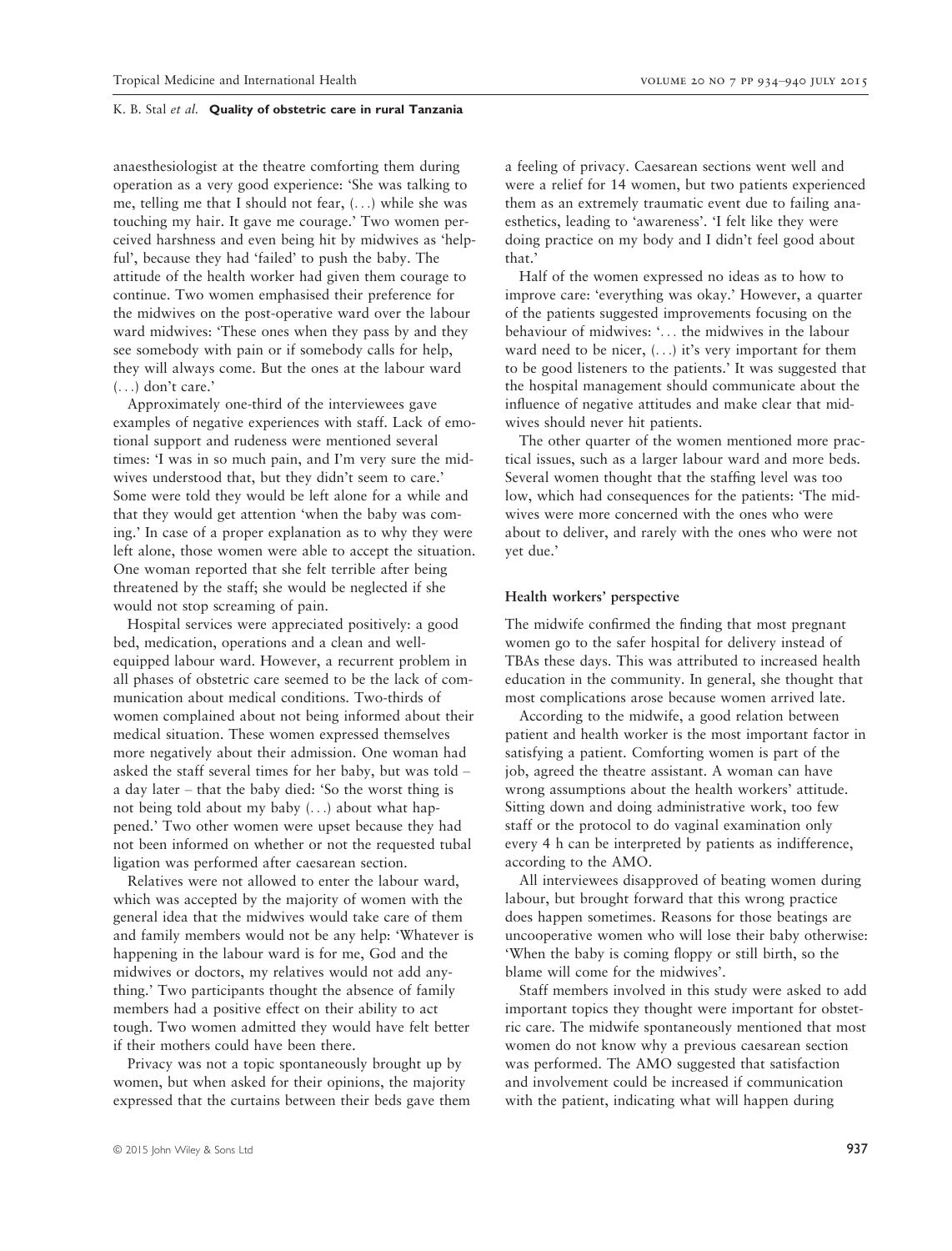delivery, is improved. 'You know they say, information is power.'

The AMO indicated that 'privacy is a problem in a teaching hospital, everybody wants to see everything.' It is also the reason why relatives are not allowed in the labour ward, although staff members admit that some women prefer this.

According to the AMO, only educated women will speak up if they feel pain, or if they are unhappy with a big group of (student) health workers around their beds, emphasising the importance of education.

There was a general agreement that extra training sessions for staff members to update knowledge and skills would be desirable, educative and would work as 'refreshing'. Health workers reported that they would like to learn more and become better in their jobs, which was also heard during observation of the obstetric skills training.

All mentioned the need for an increased number of midwives and doctors. The theatre assistant and assistant medical officer both said that the staff is 'over-exhausted most of the times', which may negatively impact on quality of care. Lack of equipment was also mentioned as an area for improvement; it contributed to delay and even complications. The theatre assistant mentioned the absence of catheters in the labour ward as a cause for delay in bringing the patient into theatre.

Finally, a larger obstetric facility was seen to be required to meet the needs of an increasing population, as all health workers agreed. There is a plan to build a bigger labour ward with only private labour rooms, so women can bring their relatives for support. The importance of having a meeting hall and offices for doctors was also emphasised. Morning meetings, presentations and lectures were convened in the corridor. But, 'money is a big, important problem', as the AMO underlined several times.

# **Discussion**

Tanzanian women were generally satisfied with the obstetric care they had received. All participants acknowledged the importance of attending antenatal care (ANC), although the quality o this ANC is found substandard in rural Tanzania [18]. Women in this study came to hospital for delivery because they were referred by their health centres or ANC. It is known that women who regularly attend antenatal care are generally more satisfied with the quality of care they receive [12, 19].

Women also rate skilled birth attendance during labour as valuable. Women expressed that they felt safer in hospital than under TBA care. All women except one denied having had personal experiences with TBAs, although these traditional carers still play an important role and

attend 55% of home deliveries in Tanzania [20]. Women expressed little trust in the skills of TBAs, which is in line with previously described dissatisfaction with home deliveries among women in Tanzania [20].

Lack of medical information, documentation and communication led to considerable anxiety among women and negatively impacted on their hospital experience. At the beginning of the interviews, the majority of women were mainly positive about their experiences with hospital staff. But when they were asked to formulate suggestions for improvement, one-quarter spontaneously mentioned detailed ideas to enhance friendliness of health workers towards patients. An important aspect of women's negative experiences was a lack of emotional support during labour. It was one of the key findings in this study. The perceptions of the Tanzanian women concerning the importance of staff attitudes and good communication and information resemble those of Ghanaian women in similar studies [6, 13]. A woman-friendly, respectful delivery should be a goal on its own, in addition to increasing patient satisfaction and care uptake [5]. The core of maternal health care, besides reaching the target of the MDGs, should be preserving the fundamental, country-independent human rights of every pregnant woman to deliver her baby under the best possible conditions. The importance of continuous support is an evidence-based intervention to improve birth outcomes and reduce unnecessary interventions in women during childbirth, especially in low-resource settings [9]. From the interviews, it can be concluded that the majority of women appreciate the presence of somebody supporting them through the whole process of birth, although they do not directly ask for this support.

Culturally based differences of the perception of health care between the studied population and the researchers were aimed to be prevented by applying triangulation, although this may be a bias in our study. A focus on women who experienced obstetric complications may provide insight into risk factors of maternal morbidity [6]. Although it was the intention to ensure a safe and open atmosphere during interviews, it is possible that women gave socially desirable answers. For example, two women indicated that health workers were hitting them and that they were right by doing so. Other women and staff members perceived hitting as malpractice. However, it is likely that women's answers provided a true reflection of their perceptions, as findings from interviews with women were confirmed by observation and in interviews with health workers. Although care providers were aware that care users needed information, physical and psychological support, all these were rarely provided. An ameliorated attitude of health workers could improve the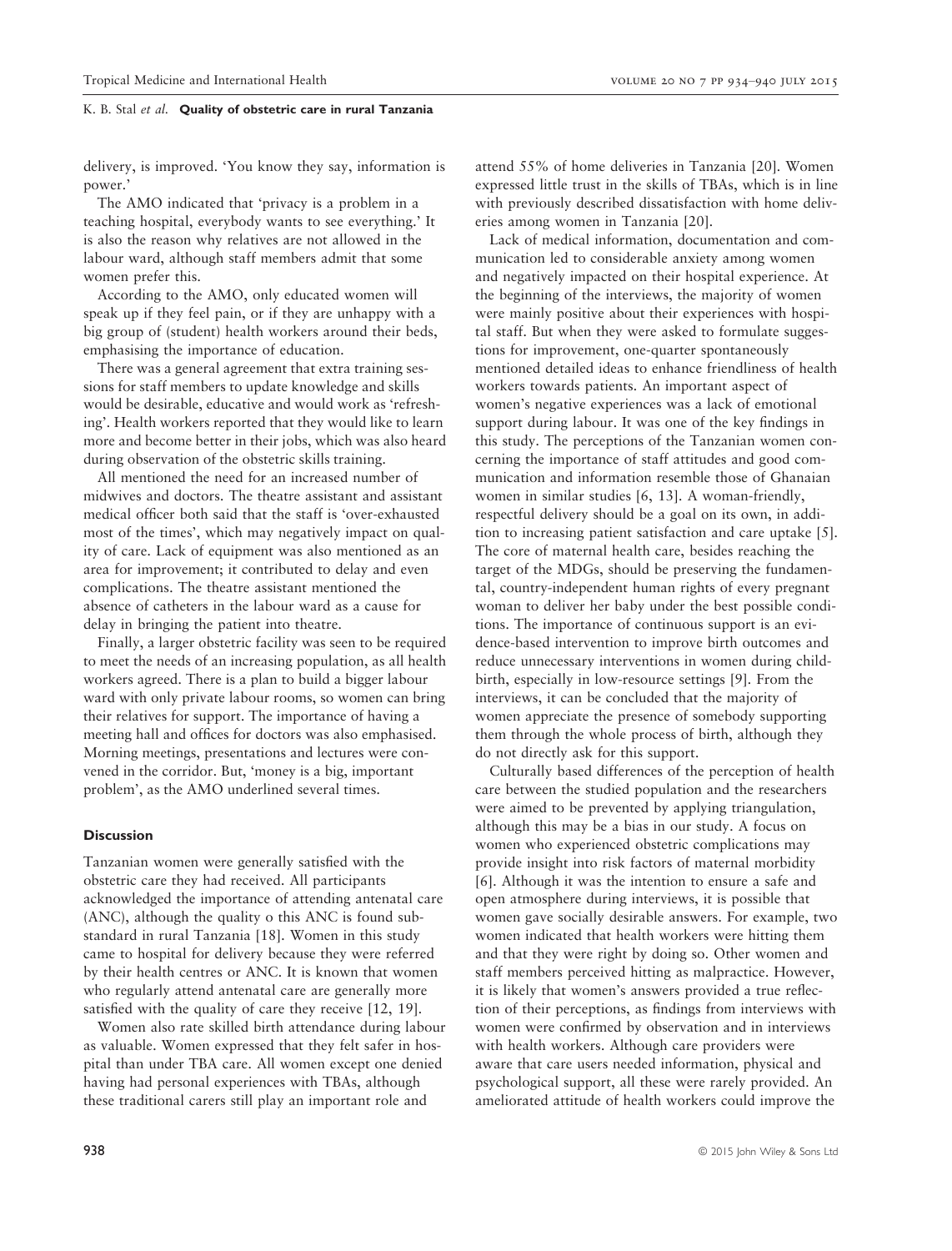

Figure 1 Overview of the influence and consequences of an informed patient and continuous birth support on the hospital experience (three delays model adapted from Thaddeus and Maine.

perception of care, as well as having indirect benefits. A study from this same setting found that insufficient commitment of staff was an obstacle to implement maternal

audit [21], a method that is highly likely to improve the quality of obstetric care [22]. From interviews and observations, it may be concluded that staff are generally